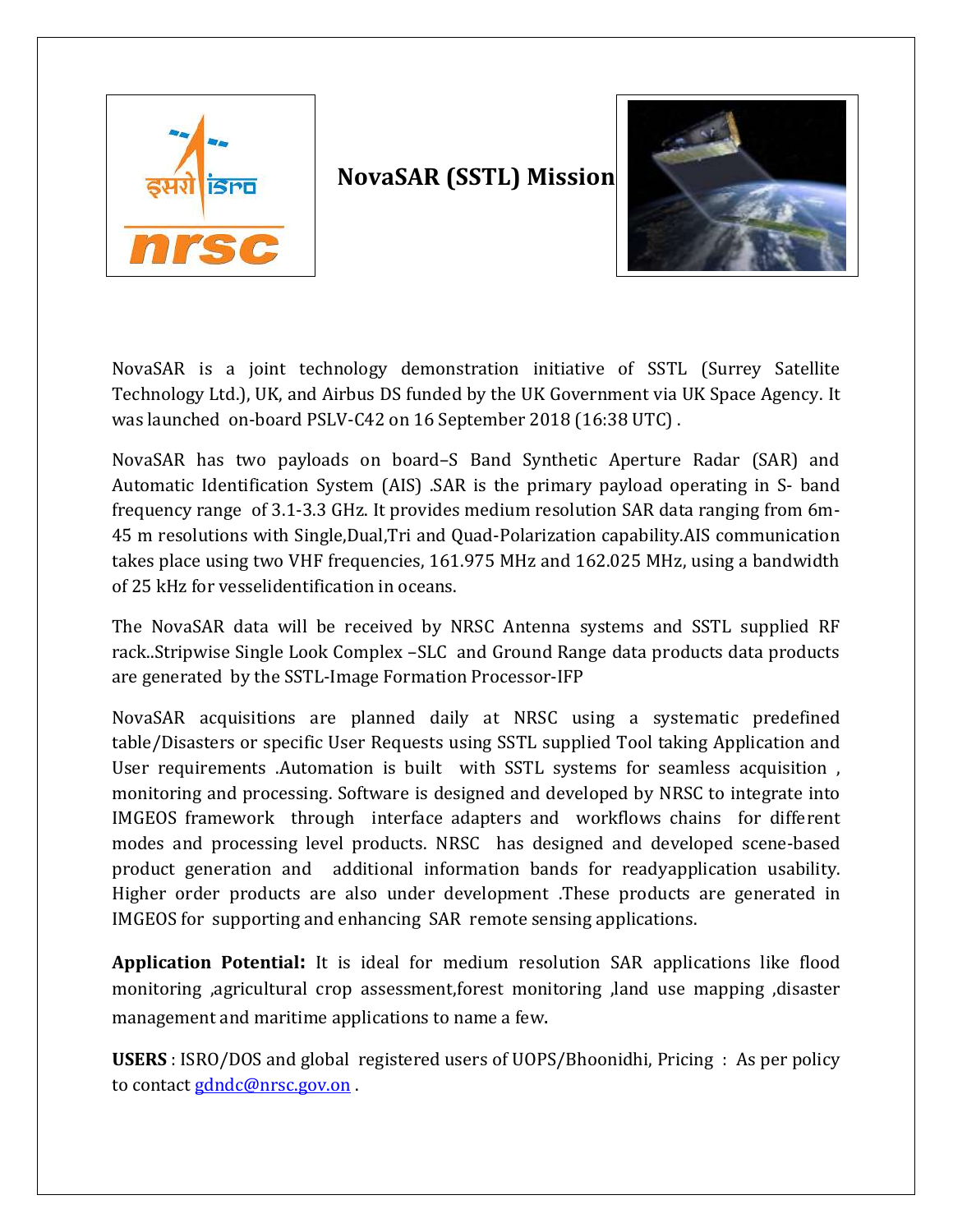SAR and AIS Data coverage &availability : Data is acquired over India and surroundings and is available from October 2019 to till date.

| <b>Parameter</b>                  | <b>Value</b>                                                |  |  |  |
|-----------------------------------|-------------------------------------------------------------|--|--|--|
| <b>Imaging frequency band</b>     | S-band (3.1-3.3 GHz, wavelength of $\sim$ 10 cm)            |  |  |  |
| <b>SAR Antenna</b>                | Microstrip patch phased array (3x1 m)                       |  |  |  |
| No. of phase centers              | 18                                                          |  |  |  |
| <b>Peak RF power</b>              | 1.8 kW                                                      |  |  |  |
| <b>Polarizations</b>              | HH, HV, VH, VV                                              |  |  |  |
| <b>Imaging polarization</b>       | Single, dual, tri or quad-polar                             |  |  |  |
| Duty cycle                        | 2-3 minutes per orbit (equates to single image 800 km long) |  |  |  |
| Payload data memory               | 544 Gbytes                                                  |  |  |  |
| <b>AIS Antenna</b>                | 2 orthogonal mounted monopole antennas per receiver         |  |  |  |
| <b>Design life for operations</b> | 7 years                                                     |  |  |  |
| <b>Design Mass</b>                | $<440$ kg                                                   |  |  |  |
| Optimum orbit                     | 580 km SSO (LTAN 10:30)                                     |  |  |  |
| <b>Propulsion system</b>          | Xenon                                                       |  |  |  |
| Payload data memory               | 2xHSDR (32 GBytes) + 2xFMMU (512 Gbytes)                    |  |  |  |
| <b>Downlink rate</b>              | 500 Mbps*                                                   |  |  |  |
| <b>TT&amp;C</b> frequency band    | S-band (2025-2110 MHz, 2200-2290 MHz)                       |  |  |  |
| <b>Downlink frequency band</b>    | X-band (8.025-8.4 GHz)                                      |  |  |  |

# **NovaSAR Specifications**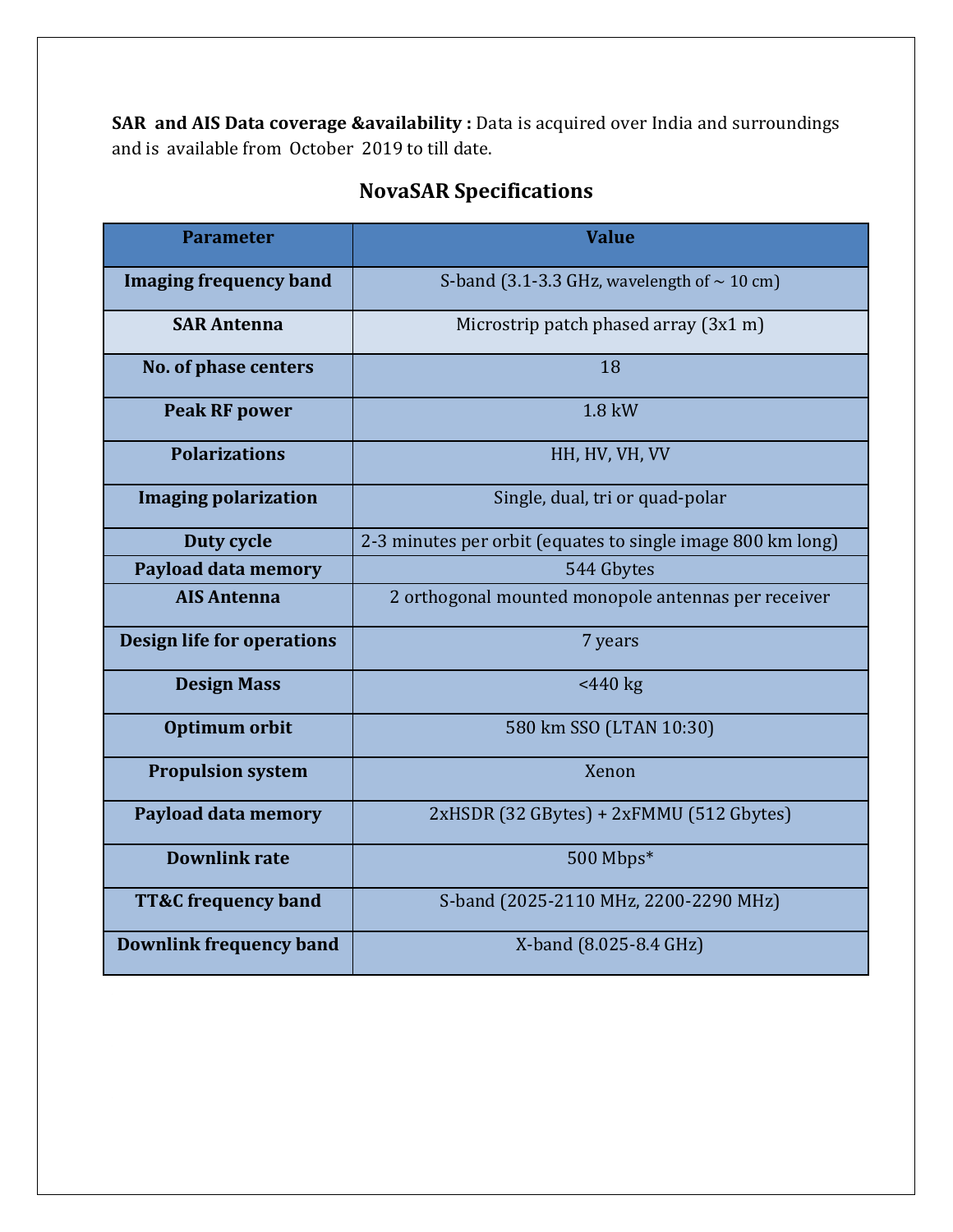## **NovaSAR Imaging Modes :**

NovaSAR is designed to image in the three basic SAR modes of Stripmap, ScanSAR and Maritime .The imaging modes with the incidence angles range at 580 km altitude with the NESZ specifications are:

| <b>ModeType</b>                               | Ground<br>Range<br><b>Resolutio</b><br>$\mathbf n$ | <b>Incidenc</b><br>e Angle<br>(Deg) | <b>No.o</b><br>$\mathbf{f}$<br>Swa<br>ths | <b>Swath</b><br>Width<br>(Across<br>track)<br>(km) | Worst<br>Case<br><b>Sensitiv</b><br>ity<br>(NESZ)<br>(d) | <b>Worst Case</b><br><b>Azimuth</b><br><b>Ambiguity</b><br>Ratio<br>(DTAR)dB | <b>Worst Case</b><br>Range<br><b>Ambiguity</b><br><b>Ratio</b><br>(DTAR)dB | <b>No. Of Looks</b>                                |
|-----------------------------------------------|----------------------------------------------------|-------------------------------------|-------------------------------------------|----------------------------------------------------|----------------------------------------------------------|------------------------------------------------------------------------------|----------------------------------------------------------------------------|----------------------------------------------------|
| <b>ScanSAR (HH or VV)</b>                     | 20m                                                | $15.0 -$<br>24.66                   | $\mathbf{1}$                              | <b>100</b>                                         | $< -20$                                                  | $\leftarrow$ 16                                                              | $\leftarrow$ 16                                                            | $\overline{4}$<br>$(2$ -Range, $2$<br>Azimuth)     |
| <b>ScanSAR (HH or VV)</b>                     | 20m                                                | $24.51 -$<br>28.94                  | $\mathbf{1}$                              | 50                                                 | $-21$                                                    | $< -19$                                                                      | $< -14$                                                                    | $\overline{4}$<br>$(2$ -Range, $2$<br>Azimuth)     |
| <b>Maritime(HH)</b>                           | <b>6mrang</b><br>e<br>13.7m<br>azimuth             | $34.5 -$<br>57.3                    | $\mathbf{1}$                              | 400                                                | $< -9.5$                                                 | N/A                                                                          | $< -15$                                                                    | $\mathbf{1}$<br>(1Range, 1Azimut<br>h)             |
| StripMap(HH or<br>VV)                         | 6m                                                 | $16-$<br>25.38                      | 9                                         | 20                                                 | $-20$                                                    | ~18                                                                          | $< -17$                                                                    | 3<br>(1-Range, 3<br>Azimuth)                       |
| <b>StripMap(HH or VV)</b>                     | 6m                                                 | 21.29-<br>31.2                      | 11                                        | $13 - 20$                                          | $-19$                                                    | $< -15$                                                                      | $< -14$                                                                    | 3<br>$(1$ -Range, $3$<br>Azimuth)                  |
| <b>ScanSAR Wide(HH</b><br>or VV)              | 30m                                                | 11.29-<br>25.93                     | $\mathbf{1}$                              | 150                                                | $-21$                                                    | $< -19$                                                                      | $< -15.5$                                                                  | $\overline{\mathbf{4}}$<br>(2-Range, 2<br>Azimuth) |
| <b>ScanSAR Wide (HH</b><br>or VV)             | 30m                                                | $27.35 -$<br>32.01                  | $\mathbf{1}$                              | 55                                                 | $< -19.5$                                                | $< -17.5$                                                                    | $< -16$                                                                    | $\overline{4}$<br>$(2$ -Range, $2$<br>Azimuth)     |
| <b>Dual Polar(HH&amp;VV)</b>                  | 20 <sub>m</sub>                                    | 13.98-<br>30.6                      | 5                                         | 50-60                                              | $-20$                                                    | $< -17$                                                                      | $-12$                                                                      | 3<br>$(3$ -Range, $1$<br>Azimuth)                  |
| <b>Tri-Polar</b><br>(HH&VV&HV)                | 30m                                                | $15 -$<br>29.1                      | 3                                         | 50-56                                              | $< -27$                                                  | $< -17$                                                                      | $< -17$                                                                    | $\overline{4}$<br>$(2$ -Range, $2$<br>Azimuth)     |
| <b>Tri-Polar</b><br>(HH&VV&HV)                | 35m                                                | 14.39-<br>29.08                     | $\mathbf{2}$                              | <b>100k</b><br>m                                   | $\prec$ -<br>26dB                                        | $-17$                                                                        | $< -8$                                                                     | $\mathbf{1}$                                       |
| <b>Co+Cross Polar</b><br><b>(HH &amp; HV)</b> | <b>40m</b>                                         | 12.95-<br>31.18                     | $\mathbf{1}$                              | 195k<br>m                                          | $\leftarrow$<br>21dB                                     | $< -15$                                                                      | $-10$                                                                      | 4 Co-pol(4 range<br>,1 azimuth),<br>1 Cross pol    |
| <b>Co+Cross Polar</b><br><b>(HH &amp; HV)</b> | 45m                                                | 12.95-<br>31.18                     | $\mathbf{1}$                              | 195k<br>m                                          | $\prec$ -<br>26dB                                        | $< -14$                                                                      | $< -5$                                                                     | $\mathbf{1}$                                       |
| <b>ScanSAR Survey</b>                         | 33m                                                | 11.82-<br>30.26                     | $\mathbf{1}$                              | <b>195km</b>                                       | $\prec$<br>19.5dB                                        | ~17                                                                          | $< -12$                                                                    | 3<br>(3-Range, 1 Azimuth)                          |

*Reference: SSTL-Airbus Products Specifications*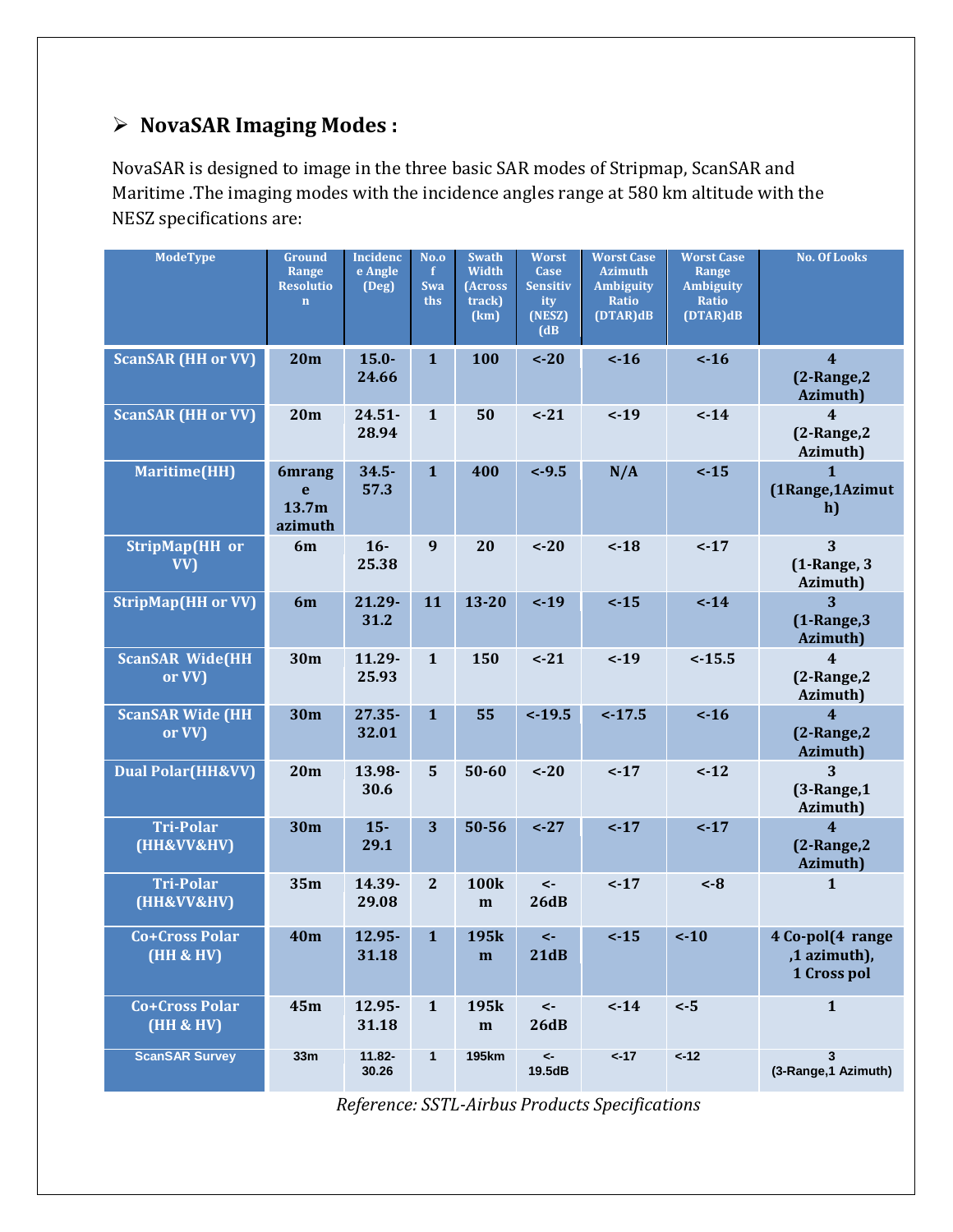## **NovaSAR Data Products:**

NovaSAR data products are scene-framed from the strip wise data product generated by SSTL processor at NRSC and further processed to Level 2 for ease of data handling and analysis.

| Level-1<br><b>SLC</b> | Scene-Based<br>Geo-Tagged Product<br>(For StripMap Mode only) | <b>Slant Range Product</b><br>Format-GeoTIFF |
|-----------------------|---------------------------------------------------------------|----------------------------------------------|
| Level-1               | Scene-Based                                                   | <b>Ground Range Product</b>                  |
| <b>GND</b>            | Geo-Tagged Product                                            | Format-GeoTIFF                               |
|                       | (For StripMap Mode)                                           |                                              |
| Level-1               | Scene-Based                                                   | <b>Ground Range Product</b>                  |
| <b>SCD</b>            | Geo-Tagged Product                                            | Format-GeoTIFF                               |
|                       | (For ScanSAR Mode)                                            |                                              |
| Level-1               | Strip-Based                                                   | <b>Ground Range Product</b>                  |
| <b>Maritime</b>       | <b>GeoTagged Product</b>                                      | Format-GeoTIFF                               |
|                       |                                                               |                                              |
| Level-2               | Scene-Based                                                   | <b>Bundled product</b>                       |
| <b>Geo-referenced</b> | <b>Geo-Referenced Product</b>                                 | containing                                   |
|                       | (For Stripmap and                                             | Map Projected Product                        |
|                       | ScanSAR modes)                                                | with Sigma Naught and                        |
|                       |                                                               | Surface Water layer                          |
|                       |                                                               | products                                     |
|                       |                                                               | Format-GeoTIFF                               |
|                       |                                                               |                                              |

### **Levels of Processing**

 *\*For the maritime mode,strip wise data is provided at present.*

 *\*\* The overall Turn-Around Time(TAT) forstripmap products is 90mins and for ScanSAR products is 120mins.* 

**Product specifications :**

**Radiometric stability***:* 0.41dB

**Geometric Accuracy:** Better than 2 Km (NovaSAR products are georeferenced based on geometry derived from the orbit and the WGS84 earth ellipsoid model. This includes a correction for estimated height at the centre of the image. The estimated height used is indicated in the "Mean Terrain Height (m)" field of the metadata.)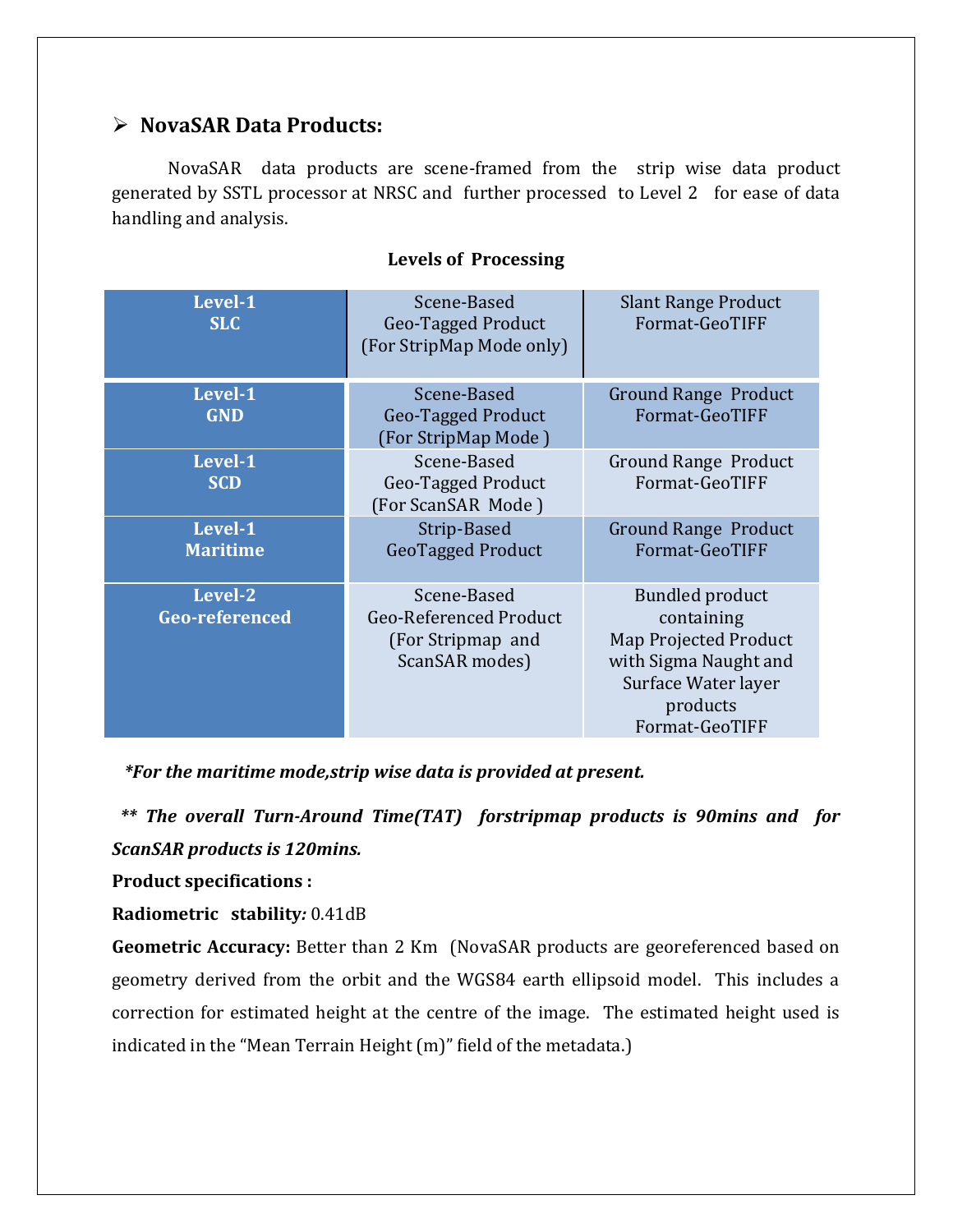# **Scene -sizes as per the imaging mode**

| S.No | Mode                                        | <b>Ground range</b><br>resolution  <br>Swath width (<br>across track) | <b>Incidence angles</b> | <b>Standard Level</b><br>1/Level-2 Slice Range<br><b>XAzimuth Extent(KM)</b> |
|------|---------------------------------------------|-----------------------------------------------------------------------|-------------------------|------------------------------------------------------------------------------|
| 1.   | 1a ScanSAR                                  | 20m   100 km                                                          | 15.8-25.38°             | 100X100                                                                      |
| 2.   | 1b ScanSAR                                  | $20m$   50 km                                                         | 25-29.4°                | 50X50                                                                        |
| 3.   | 2 Maritime                                  | 6m range<br>13.7m azimuth<br>  400 km                                 | 34.5-57.3°              | As per Acquisition<br><b>Extent in Azimuth</b>                               |
| 4.   | 3a Stripmap                                 | $6m$   20 km                                                          | 16-25.38°               | 20X20                                                                        |
| 5.   | 3b Stripmap                                 | 6m   13-20 km                                                         | 21.83-31.2°             | 13-20X20                                                                     |
| 6.   | 4a ScanSAR<br>Wide                          | 30m   140 km                                                          | 14-27.39°               | 140X140                                                                      |
| 7.   | 4b ScanSAR<br>Wide                          | 30m   55 km                                                           | 27.35-32.01°            | 55X55                                                                        |
| 8.   | ScanSAr_40<br>$Co-Pol+$<br><b>Cross Pol</b> | 40m   195 km                                                          | 13.00-31.14°            | 195X195                                                                      |
| 9.   | Stripmap <sub>6</sub><br>Single Pol         | 6m   18-25 km                                                         | 13.10-31.22°            | 18-25X25                                                                     |
| 10.  | Stripmap 6x<br>20<br>Cross-Pol              | 6m   20 km                                                            | 13.10-31.22°            | 20X20                                                                        |
| 11.  | ScanSAR_20<br>CoPol+Cross<br>Pol            | 20m   20-30km                                                         | 13.00-31.22°            | 20-30X30                                                                     |
| 12.  | ScanSAR_30<br>Single-Pol                    | 30m   195 KM                                                          | 13.0-31.137°            | 195X195                                                                      |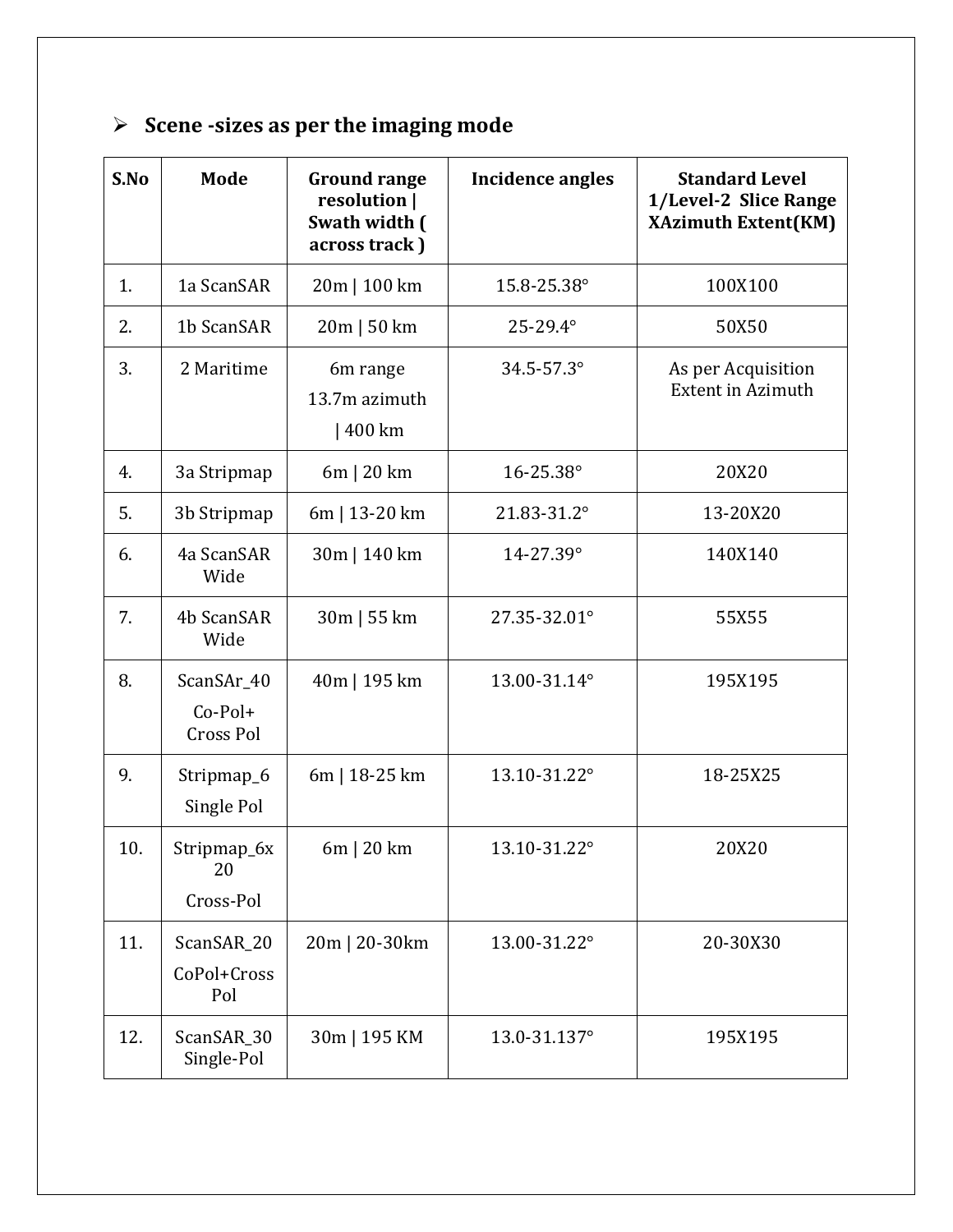**Data access : Only Registered users of UOPS/Bhoonidhi can browse and order NovaSAR products**

Data can be searched and Ordered from the Bhoonidhi : **[https://bhoonidhi.nrsc.gov.in](https://bhoonidhi.nrsc.gov.in/)**



#### **Sample Images:**



Madya Pradesh, Resolution: 30m, Mode: SacnSar, Pol: VV\_HH\_HV, Incidence Angle:17.8deg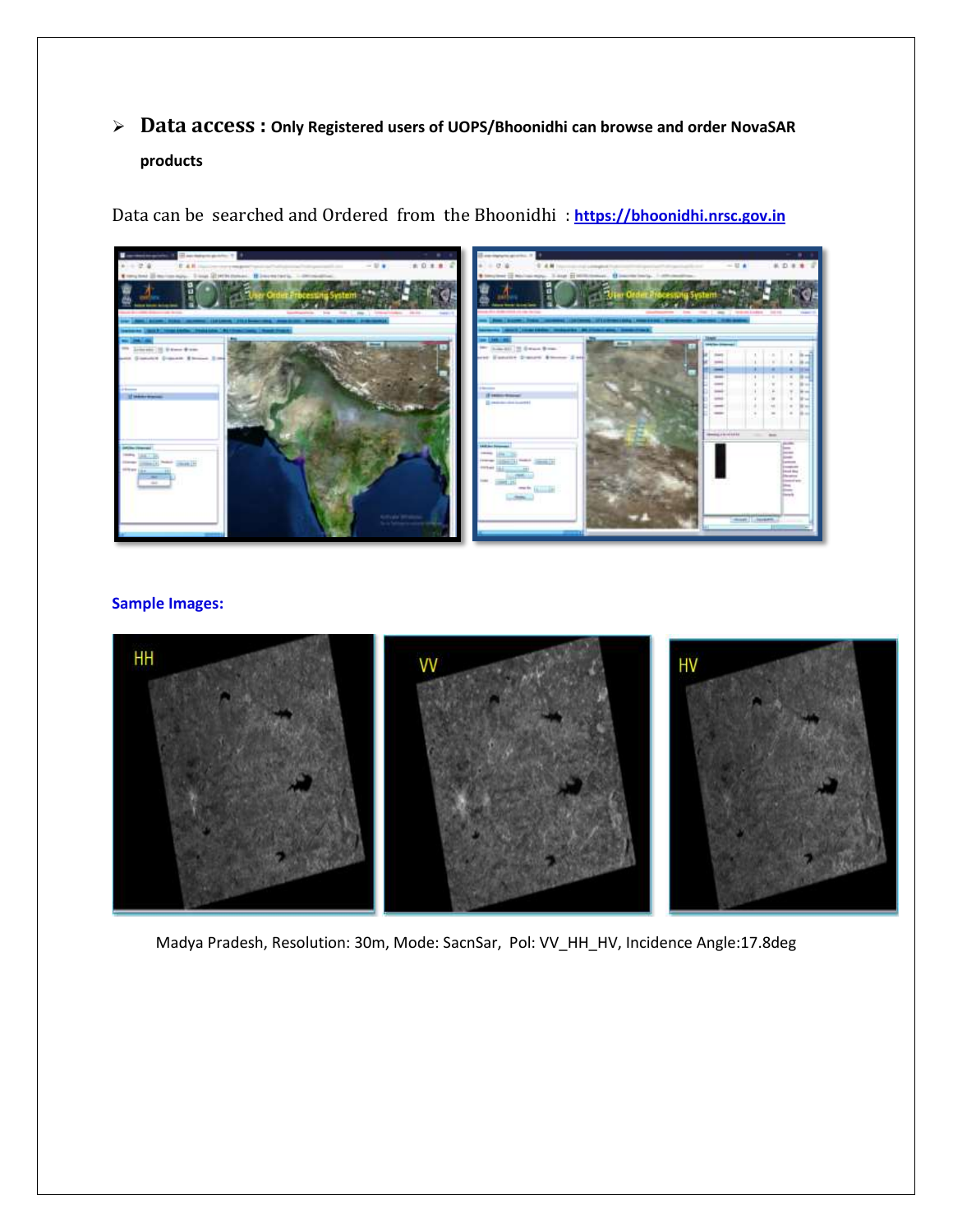

a. Image HH b. Georef Surface Water Layer c. Georef Sigma Naught Image Odisha , Resolution:50m Mode:ScanSAR Pol: HH Incidence Angle:22.7deg



Chennai cost at the time of NIVAR Cyclone, Resolution: 20m, Mode: ScanSAR, Pol: HH, Incidence Angle:20.5deg